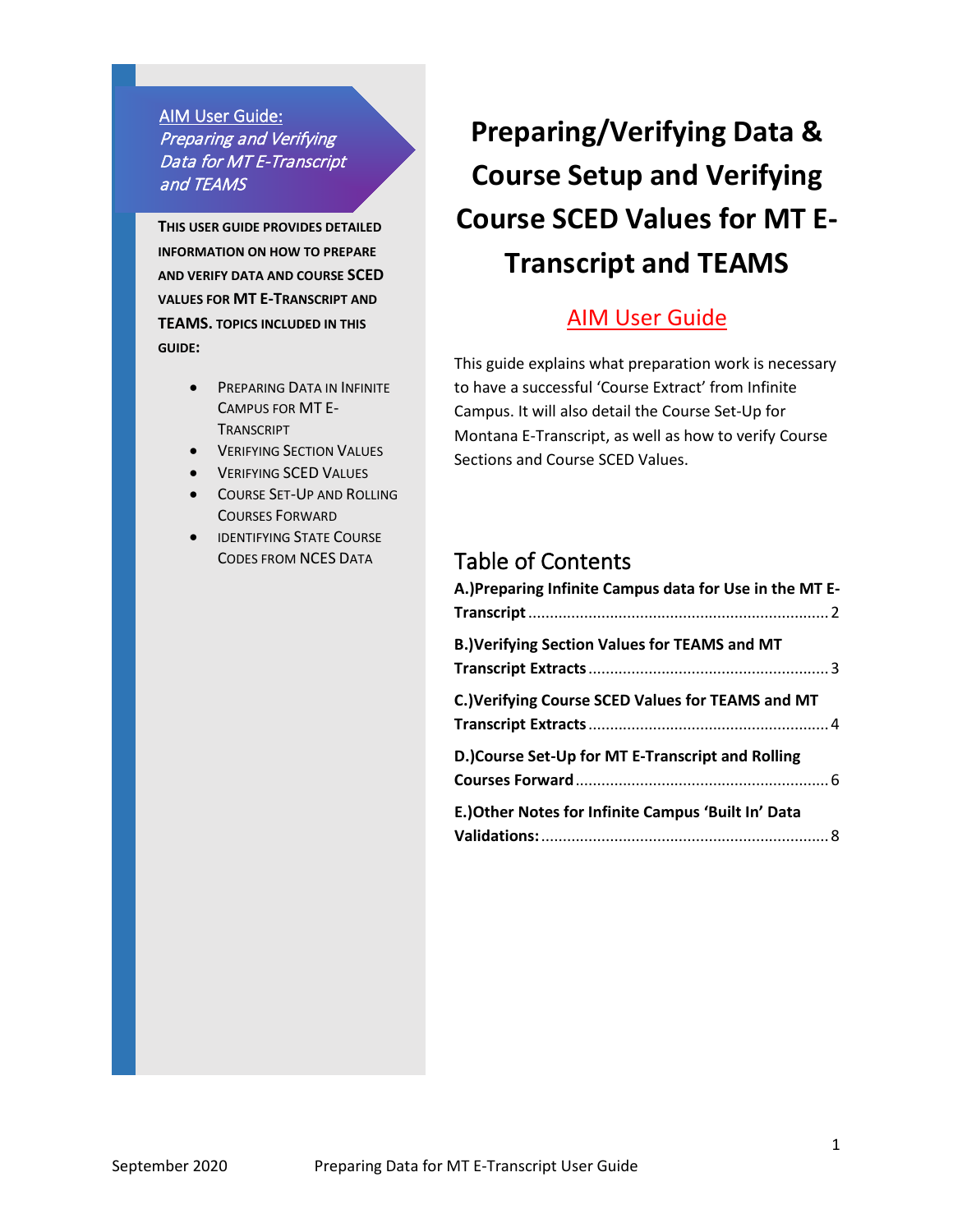### <span id="page-1-0"></span>A.) Preparing Infinite Campus data for Use in the MT E-Transcript

#### Consider the Following for What is Needed:

#### **1) Review of the Flow of Course Section Data through Infinite Campus:**

When a course and course section is initially setup in Infinite Campus, the data from those course and course section records is copied/carried in sequence into:

- a) The student's class schedule
- b) The students' report card record for that course
- c) The transcript record, when the students mark is posted from the report card to the transcript record in Infinite Campus.

#### **2) Important Data Needed for the MT E-Transcript When Setting up a Course:**

a) The pieces of information in the **COURSE** record that are important to the MT E-Transcript are:

State NCES Course Code information, which consists of the 'SCED Subject' and 'SCED Course ID'

- b) The 'High School Credit' Check box needs to be checked.
- c) The 'Transcript' Check box needs to be checked.

#### **3) Important Data Needed for The MT E-Transcript When Setting up a 'Course Section':**

The pieces of information in the **course SECTION** record that are important to the MT E-Transcript are:

- a) Session Type
- b) Session Number

#### **4) Important Data Needed for MT E-Transcript When Hand Entering Students' Transcript Records:**

When a student's transcript record is hand entered into Infinite Campus, these items need to be completed for the course extract to be successful:

- a) SCED Subject and SCED Course ID to make up the State NCES Course.
- b) High School Credit Check Box needs to be checked.
- c) Session Type
- d) Session Number

#### **5) Notes on 'In Progress' Courses and Missing Course Information:**

- a) The course extract process includes those courses that students are currently in the process of taking and have not yet earned a grade. It generates a derived transcript record by getting the State NCES course code information from the course setup area and creates an 'in progress' transcript record.
- b) If the state NCES course code is blank on an existing transcript record that has been posted by the transcript post tool within Infinite Campus, the course extract process gets the State NCES course code information from the course setup area.

#### **6) Important Note When Preparing for Upcoming School Year:**

<span id="page-1-1"></span>When the district is preparing for the upcoming school year, before running the process to 'Calendar Roll Forward', they need to check to make sure these 'Session Type' and 'Session Number' values that has been set on the current years' course sections. Please run the state published ad hoc report to find missing values. It's also important to check System Administrator settings to make sure these completed values will be copied to the New Year's course sections. Parts B and C below will detail how to do these processes.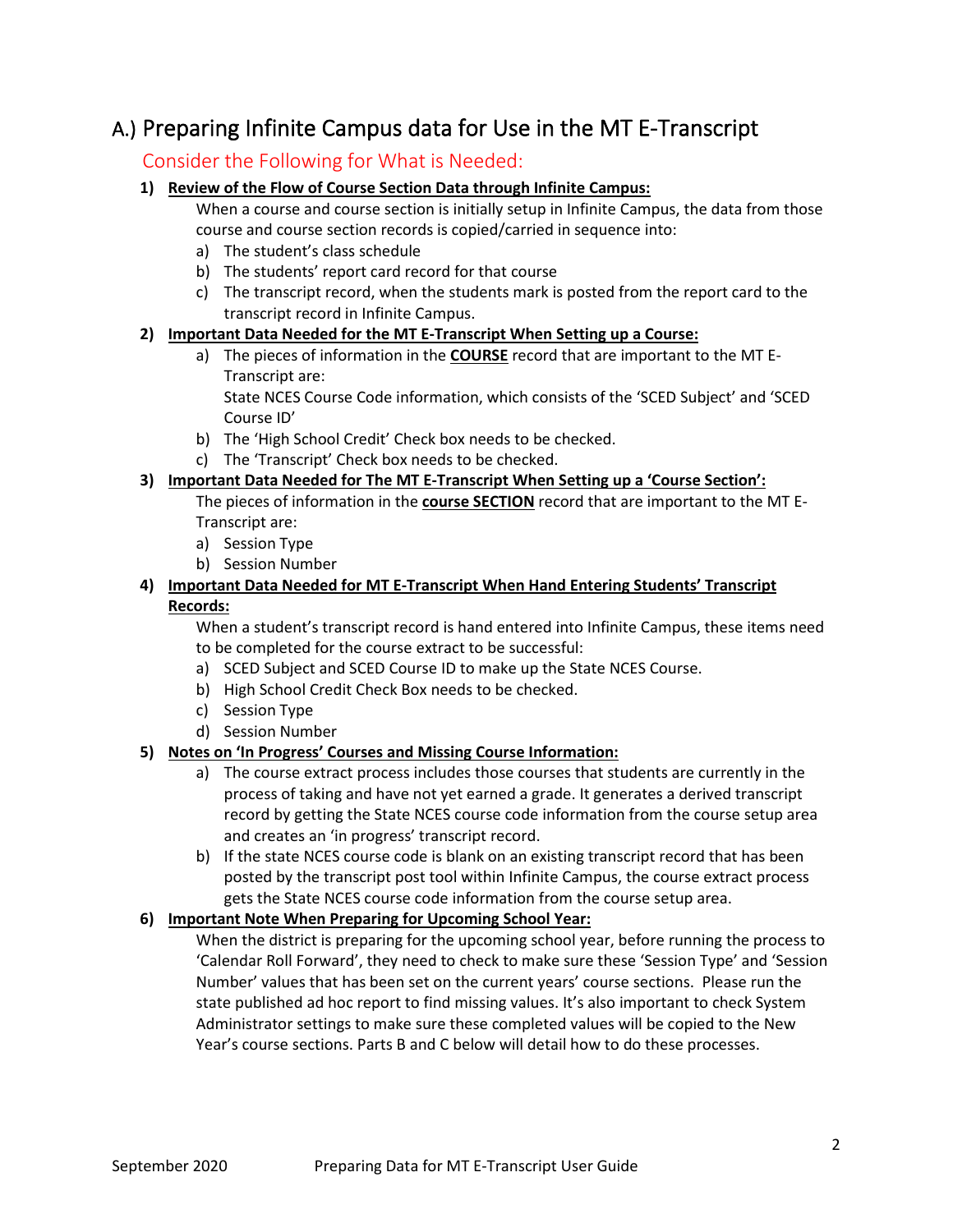# <span id="page-2-0"></span>B.) Verifying Section Values for TEAMS and MT Transcript Extracts

*The 'Session Number' and 'Session Type' values, which are located inside the course section area, are needed for the OPI MT TEAMS extract and MT Transcript extract.* 

- *To check the completeness of this 'Session Number' and 'Session Type' data*, there is a 'State Published Ad Hoc' report called '**Curriculum MT Missing Course Section Session Info**.' If you find there are course sections listed in the results of this ad hoc report that are missing this 'Session Number' and 'Session Type' information, please modify the course section to include values in these 'Session Number' and 'Session Type' fields.
- *BEFORE conducting the end of year 'Calendar Roll Forward'* process inside Infinite Campus, make sure that the 'Session Number' and 'Session Type' fields on each course section are set to get copied into the next/upcoming years course sections, by checking the attribute dictionary settings and following the steps below.

*NOTE:* If these values in the attribute dictionary are either:

Not marked to copy forward to the new course sections *BEFORE* the end of year 'Calendar Roll Forward' process is done, OR: Marked to be copied forward but the 'Session Number' and 'Session Type' are not complete in the current year course section. *Then each course section that has been already copied to the new school year will need to have these 'Session Number' and 'Session Type' values set individually.*

### To check if the Attribute Dictionary has the 'Session Number' and 'Session Type' values set to be copied forward into the next school year:

- **1.** Go to the **Index** tab.
- **2.** Select **System Administration**.
- **3.** Select **Custom**.
- **4.** Select **Attribute Dictionary**.
- **5.** To the right, under *Campus Attributes/Dictionary Editor*, click the **'+'** sign next to **Section**.
- **6.** It will expand. Click the blue word **Session Number.**
- **7.** Make sure that both the **Required** and the **Copies Forward** fields are checked.
- **8.** Click **Save** at the top.
- **9.** Click the blue word **Session Type**.
- **10.** Make sure that both the **Required** and the **Copies Forward** fields are checked.
- **11.** Click **Save** at the top.

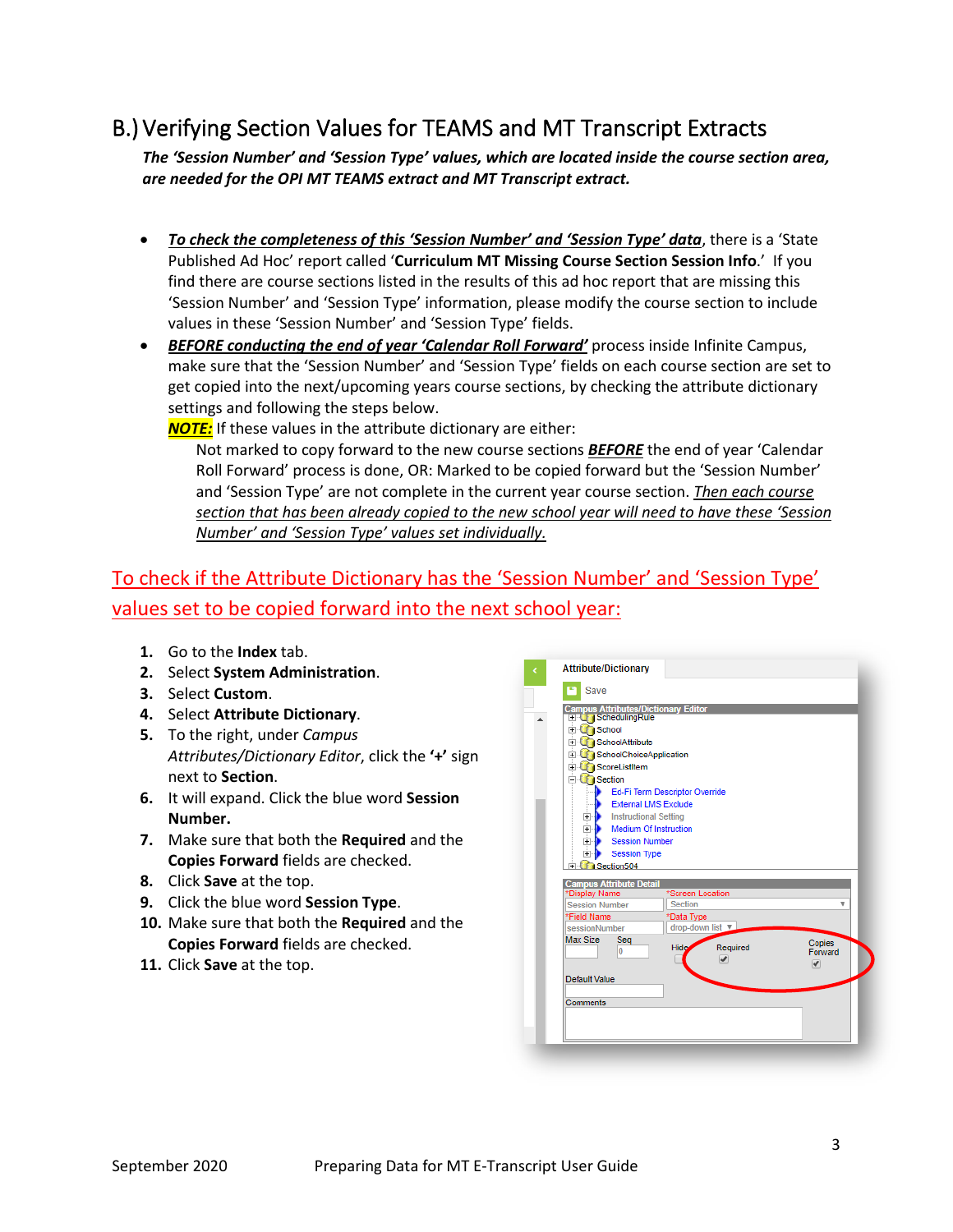# <span id="page-3-0"></span>C.) Verifying Course SCED Values for TEAMS and MT Transcript Extracts

*The course 'SCED' information such as Subject area, Course Identifier, low grade, hight grade, course level, sequence number or state code values are located inside the course area and are needed for the OPI MT TEAMS extract and MT Transcript extract.* 

### To check the completeness of the course 'SCED' data:

#### There is a **'State Published Ad Hoc'** report called '**Curriculum MT Course Missing SCED**

**Information**.' If you find there are courses listed in the results of this ad hoc report that are missing the 'SCED' information, please modify the course to include values in these fields.

- **1)** Go to the **Index** tab.
- **2)** Select **Ad hoc Reporting**.
- **3)** Select **Filter Designer**.
- **4)** Select the + sign by **State Published** from the list of *Saved Filters*.
- **5)** Scroll down to find the **Curriculum MT Course Missing SCED Information** ad hoc and click on it.
- **6)** Select the school(s) to include in the ad hoc.
- **7)** Click **Search** and it will automatically produce a list of courses/sections missing SCED information which you can click on to view the course information. Or click **Test** and it will produce a report with a list of courses missing SCED info.

### To change the SCED fields inside the course information:

- **1)** Run the Ad Hoc above. Click **Search** and it will automatically produce a list of courses/sections under the **Search** tab.
- **2)** Click on one of the courses to view the **Course** details tab. (pictured right)
- **3)** The **State Code** field should be set to the same value as the **NCES Code** (located in the bottom NCES portion of the screen in the upper left corner.) *The NCES Code is made up concatenating the two digits of the SCED Subject area and the three digits of the SCED Course Identifier.* For example, SCED Subject Area (e.g. value = 19) + SCED Course Identifier (e.g. value = 203) = State Code (value = 19203). This combination of the SCED Subject Area and the SCED Course Identifier is also referred to as the 'NCES code.'



| Course/Section<br>$\checkmark$ | Grade Calc Options                |                                                     | Course Rules                                                           | Fees      | <b>Build Constraints</b>            | <b>Assessments</b>                                           |                                    |                                         |
|--------------------------------|-----------------------------------|-----------------------------------------------------|------------------------------------------------------------------------|-----------|-------------------------------------|--------------------------------------------------------------|------------------------------------|-----------------------------------------|
|                                | Course                            | Sections                                            | Grading Tasks                                                          | Standards | Categories                          |                                                              |                                    |                                         |
| Go.<br>Search Course/Section   | в<br>Save                         | <b>R</b> Delete                                     |                                                                        |           |                                     |                                                              |                                    |                                         |
| <b>Advanced Search</b>         |                                   | $\Box$ $\Box$ Course Information                    |                                                                        |           |                                     |                                                              |                                    |                                         |
| <b>CASE PROGRAMMENT FORMS</b>  | Course D 612<br>*Number           |                                                     | *Name                                                                  |           |                                     | Standards-based                                              | Active External LMS Exclude        |                                         |
| 140 Math III<br>$\lambda$      | 230                               |                                                     | Earth Science<br>Subject Type                                          |           |                                     |                                                              | ⊽                                  |                                         |
| 145 Math III                   | <b>State Code</b>                 |                                                     | Department                                                             |           | v                                   |                                                              |                                    |                                         |
| + 150 Geometry                 | 02005                             |                                                     | Science                                                                | v         |                                     |                                                              |                                    |                                         |
| > 155 Geometry                 |                                   | Schedule Load Priority                              | <b>May Students</b><br>25                                              |           |                                     | Schedules Periods<br><b>Tarms</b><br>۱o<br>۱o                | <b>Rentinns to Ruild</b><br>b<br>ь |                                         |
| 160 Math II                    |                                   |                                                     |                                                                        |           |                                     | <b>Section Template Group</b>                                |                                    |                                         |
| 165 Math II                    | <b>GPA Weight</b>                 |                                                     | <b>Regula Points</b>                                                   |           | Transcript                          | $\checkmark$                                                 | Required                           |                                         |
| $+ 170$ Math I                 | k                                 |                                                     |                                                                        |           | ⊽                                   |                                                              |                                    |                                         |
| $+175$ Math I                  | Type<br><b>RG: Regular</b>        |                                                     | v                                                                      |           |                                     |                                                              |                                    |                                         |
| + 180 Pre-Algebra              |                                   | Resoonsive                                          | Activity<br>AC: Academic                                               |           | v                                   |                                                              | Vocational Code                    |                                         |
| > 185 Pre-Algebra              |                                   |                                                     | Homeroom Allow student requests Allow teacher requests/recommendations |           |                                     | Repeatable Attendance Positive Attendance High School Credit |                                    |                                         |
| + 190 College Algebra          | п                                 | ⊽                                                   | ⊽                                                                      |           |                                     | ⊽                                                            |                                    |                                         |
| - 195 Statistics               | Distance Class<br>N: No. V        |                                                     |                                                                        |           |                                     | <b>Dual Fornitment Cradit</b>                                |                                    |                                         |
| $+200$ Biology I               |                                   |                                                     | Hide Standards On Portal/Campus Student                                |           |                                     |                                                              |                                    |                                         |
| > 205 Biology I                | п<br>Comments                     |                                                     |                                                                        |           |                                     |                                                              |                                    |                                         |
| > 210 Biology II               |                                   |                                                     |                                                                        |           |                                     |                                                              |                                    |                                         |
| * 215 Biology II               |                                   |                                                     |                                                                        |           |                                     |                                                              |                                    | - Modified by: Unknown 08/23/2016 20:43 |
| 220 Physics                    | <b>E NCES Data</b>                |                                                     |                                                                        |           |                                     |                                                              |                                    |                                         |
| 225 Physics                    | NCES Code<br>02008                |                                                     |                                                                        |           |                                     |                                                              |                                    |                                         |
| * 230 Earth Science            |                                   | SCED Subject Area<br>03: Life and Physical Sciences |                                                                        |           | $\checkmark$                        | SCED Course Identifier<br>008: MT-Earth and Space Science    |                                    | $\checkmark$                            |
| 1) THOLA R                     | CG: Grade 9                       | <b>SCED Lowest Grade</b>                            | $\checkmark$                                                           |           |                                     | <b>SCED Highest Grade</b>                                    |                                    |                                         |
| > 235 Earth Science            |                                   | SCED Available Credit (Carnegie Units)              |                                                                        |           |                                     | O9: Grade 9                                                  |                                    |                                         |
| > 240 Chemistry                | 'n                                | SCED Course Level 4                                 |                                                                        |           |                                     | SCED Sequence: (part n of m parts)                           |                                    |                                         |
| > 245 Chemistry                |                                   | GE: General Education                               |                                                                        |           | v                                   | $1 - 2$ of $1 - 2$                                           |                                    |                                         |
| * 260 College Psychology       | <b>Description</b><br>Description |                                                     |                                                                        |           |                                     |                                                              |                                    |                                         |
| - 265 College Psychology       | $\leftrightarrow$                 | ч<br>B                                              | 1<br>U<br>⊫<br>海                                                       | 宿<br>疆    | 冊<br>œ.<br>$\overline{\phantom{a}}$ | Α<br>₹                                                       |                                    |                                         |

**4)** Click **Save** at the top after the **State Code** has been entered.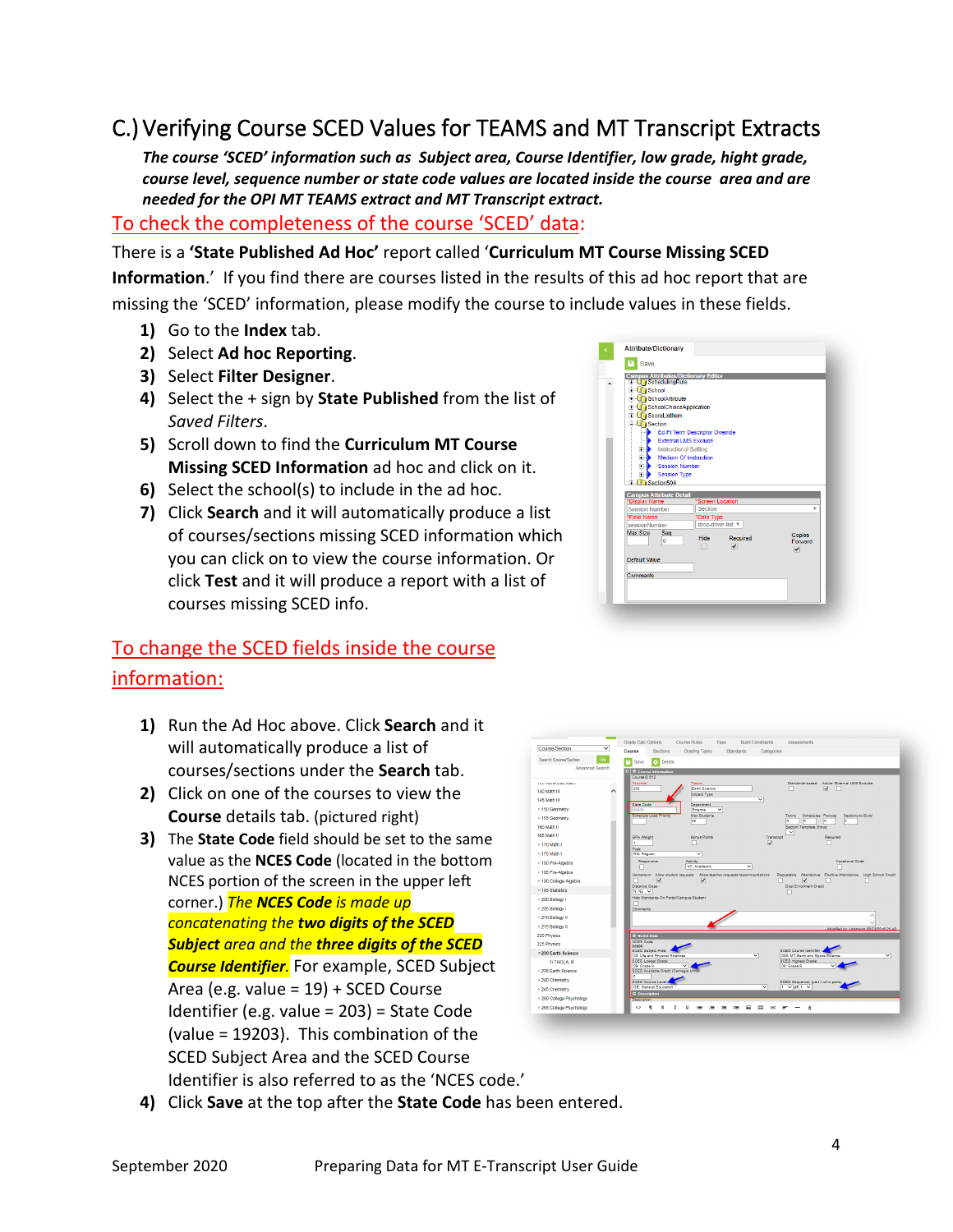### To make the State Code value visible on the districts transcript within Infinite Campus:

- **1)** Go to the **Index** tab.
- **2)** Select **System Administration**.
- **3)** Select **Preferences**.
- **4)** Select **Reports**.
- **5)** Click **New** at the top.
- **6)** Name the report.
- **7)** Select **Transcript** from the box labeled *Type* in red.
- **8)** Scroll down to Report Display Options.
- **9)** Select *State Code and Course Name* from the *Course Display* drop down box.
- **10)** Click **Save** at the top.

| *Name                                     |                                                                               | *Type               | <b>Transcript</b>              |  |
|-------------------------------------------|-------------------------------------------------------------------------------|---------------------|--------------------------------|--|
| <b>Description</b>                        |                                                                               |                     | <b>Report Card</b>             |  |
|                                           |                                                                               |                     | <b>Transcript</b>              |  |
|                                           |                                                                               |                     | <b>Schedule</b><br>eTranscript |  |
| <b>Report Options</b>                     |                                                                               |                     |                                |  |
|                                           | Group Options @ Grade O Term O School Year                                    |                     |                                |  |
| <b>School Year Options</b>                | ▼                                                                             |                     |                                |  |
|                                           | Grade Level Options   Exclude grades flagged as "Exclude from GPA/Class Rank" |                     |                                |  |
| <b>GPA/Class Rank Calculation Options</b> |                                                                               |                     |                                |  |
|                                           | <b>Not Selected</b>                                                           |                     |                                |  |
| Cumulative GPA                            |                                                                               |                     |                                |  |
|                                           |                                                                               |                     |                                |  |
| <b>Report Display Options</b>             |                                                                               |                     |                                |  |
| <b>Display Options</b>                    |                                                                               |                     |                                |  |
| <b>Report Contents</b>                    |                                                                               |                     |                                |  |
|                                           | Course Display: Course Number and Course Name ▼                               |                     |                                |  |
|                                           | <b>Course Number and Course Name</b>                                          |                     |                                |  |
|                                           | Enrollment Hi State Code and Course Name                                      |                     |                                |  |
| No Show                                   | <b>Course Name Only</b>                                                       | fandard Rubric      |                                |  |
| Attendance                                | <b>Report Comments</b>                                                        | Docufide Compatible |                                |  |

NOTE: When preparing for a new school year, to ensure courses are copied to the New Year correctly, the 'Copies Forward' check box has been locked. Refer t[o Part B](#page-1-1) of this guide for that process.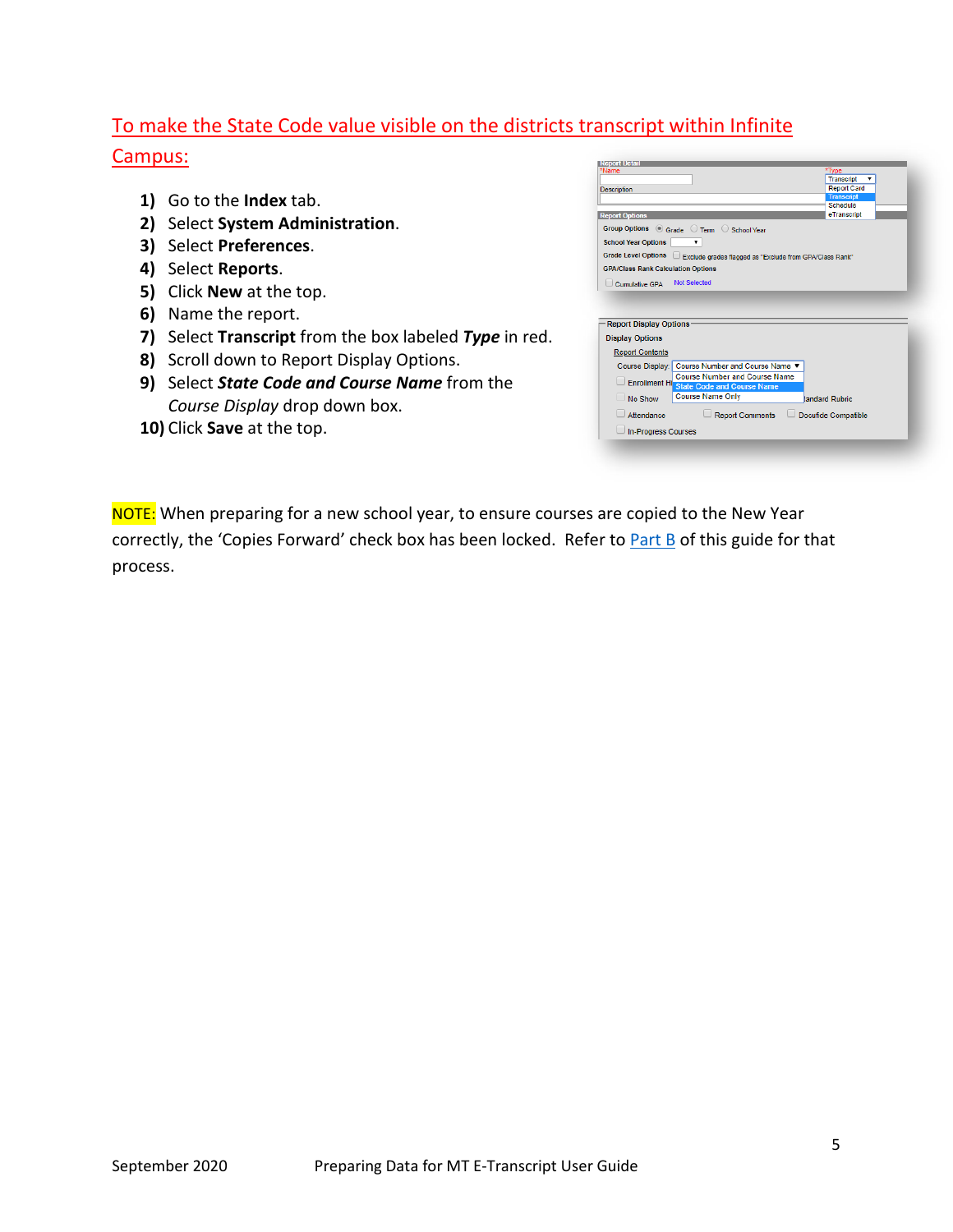# <span id="page-5-0"></span>D.)Course Set-Up for MT E-Transcript and Rolling Courses Forward

The statewide rollout of the Montana Electronic Transcript Initiative occurred in Fall of 2015. Through this project, students can send free certified transcripts to any institution in the country or other locations that require transcripts. Infinite Campus *District Edition* schools have a transcript extract utility which allows them to submit the student data required to produce a Montana standard transcript. **Infinite Campus District Edition** schools must mark the high school courses in their system that students take for high school credit.

*NOTE: District courses must be flagged as "High School Credit" prior to posting to a student transcript for the course to transfer to the Montana Electronic Transcript system.* 

#### To designate a course as *High School Credit*:

- **1)** Select the *current year* and a *high school calendar*.
- **2)** Select the **Search** tab.
- **3)** Select **Course/Section** from the *search criteria box*.
- **4)** Leave the search box blank, click **Go**.
- **5)** Select a course to designate as receiving *high school credit*.
- **6)** On the **Course** tab, select the **High School Credit** box so it is checked.
- **7)** Click **Save**. (This designation will now carry forward to subsequent years.)

*NOTE: There are two State Published Ad Hoc Reports designed to help Infinite Campus District Edition schools in this effort:* 

| Course |                           | <b>Sections</b>                    | <b>Grading Tasks</b>                      | <b>Standards</b> | Categories                                          | <b>Grade Calc Options</b>     |                                         | <b>Course Rules</b>                             | Fees                         |
|--------|---------------------------|------------------------------------|-------------------------------------------|------------------|-----------------------------------------------------|-------------------------------|-----------------------------------------|-------------------------------------------------|------------------------------|
|        | Save                      | <b>Delete</b>                      | <b>Push To Sections</b>                   | ৫৮<br>Copy       |                                                     |                               |                                         |                                                 |                              |
| ஈ      |                           | $\equiv$ Course Information        |                                           |                  |                                                     |                               |                                         |                                                 |                              |
|        | CourseID 10450            |                                    |                                           |                  |                                                     |                               |                                         |                                                 |                              |
|        | *Number<br>1006A          |                                    | *Name<br><b>STUDENT AIDE</b>              |                  | Standards-based                                     | $\overline{\mathcal{L}}$      | <b>Active External LMS Exclude</b><br>m |                                                 |                              |
|        |                           |                                    |                                           |                  | Course-Only Curriculum                              |                               |                                         |                                                 |                              |
|        |                           |                                    | <b>Subject Type</b>                       |                  |                                                     |                               |                                         |                                                 |                              |
|        |                           |                                    | Not Applicable (NA)                       |                  |                                                     |                               |                                         |                                                 |                              |
|        | <b>State Code</b>         |                                    | <b>Department</b>                         |                  |                                                     |                               |                                         |                                                 |                              |
|        | 22995                     | <b>Schedule Load Priority</b>      | Other<br><b>Max Students</b>              | ۷.               | <b>Terms</b>                                        | <b>Schedules</b> Periods      |                                         | Sections to Build Preferred Room Type           |                              |
|        |                           |                                    | 12                                        |                  | $\overline{2}$<br>1                                 | 1                             | n                                       | ▼                                               |                              |
|        |                           |                                    |                                           |                  | <b>Section Template Group</b><br>$\pmb{\mathrm{v}}$ |                               |                                         |                                                 |                              |
|        | <b>GPA Weight</b>         |                                    | <b>Bonus Points</b>                       | Advisory         |                                                     | <b>Transcript</b>             | Required                                |                                                 |                              |
|        | o                         |                                    | m                                         |                  |                                                     | m                             |                                         |                                                 |                              |
|        | Type                      |                                    | ۷.                                        |                  |                                                     |                               |                                         |                                                 |                              |
|        |                           | Responsive                         | Activity                                  |                  |                                                     |                               |                                         | Code<br>Vocationa                               |                              |
|        |                           |                                    |                                           |                  | ۰.                                                  |                               |                                         |                                                 |                              |
|        |                           |                                    |                                           |                  |                                                     |                               | Repeatable Attendance Positive          |                                                 |                              |
|        | $\Box$                    | Homeroom Allow student<br>requests | Allow teacher<br>requests/recommendations |                  | <b>Hide Standards On</b><br>Portal                  | $\overline{\mathcal{C}}$      | ᢦ                                       | Attend: Ice                                     | <b>High School</b><br>Credit |
|        |                           |                                    |                                           |                  |                                                     |                               |                                         |                                                 | ✔                            |
|        | <b>Distance Class</b>     |                                    |                                           |                  | <b>Dual Enrollment Credit</b>                       |                               |                                         |                                                 |                              |
|        | $\pmb{\mathrm{v}}$        |                                    |                                           |                  |                                                     |                               |                                         |                                                 |                              |
|        | <b>Comments</b>           |                                    |                                           |                  |                                                     |                               |                                         |                                                 |                              |
|        |                           |                                    |                                           |                  |                                                     |                               |                                         |                                                 |                              |
|        |                           |                                    |                                           |                  |                                                     |                               |                                         |                                                 |                              |
|        |                           |                                    |                                           |                  |                                                     |                               |                                         | - Modified by: Kinsella, Heidi 08/22/2018 06:23 |                              |
|        | <b>E</b> NCES Data        |                                    |                                           |                  |                                                     |                               |                                         |                                                 |                              |
|        | <b>NCES Code</b><br>22995 |                                    |                                           |                  |                                                     |                               |                                         |                                                 |                              |
|        | <b>SCED Subject Area</b>  |                                    |                                           |                  |                                                     | <b>SCED Course Identifier</b> |                                         |                                                 |                              |
|        | 22: Miscellaneous         |                                    |                                           |                  | ۰.                                                  | 995: Miscellaneous - Aide     |                                         |                                                 | 7                            |

- **a) Curriculum MTTranscript Course HS Credit Check Marked**
- **b) Curriculum MTTranscript Course HS Credit NOT Checked**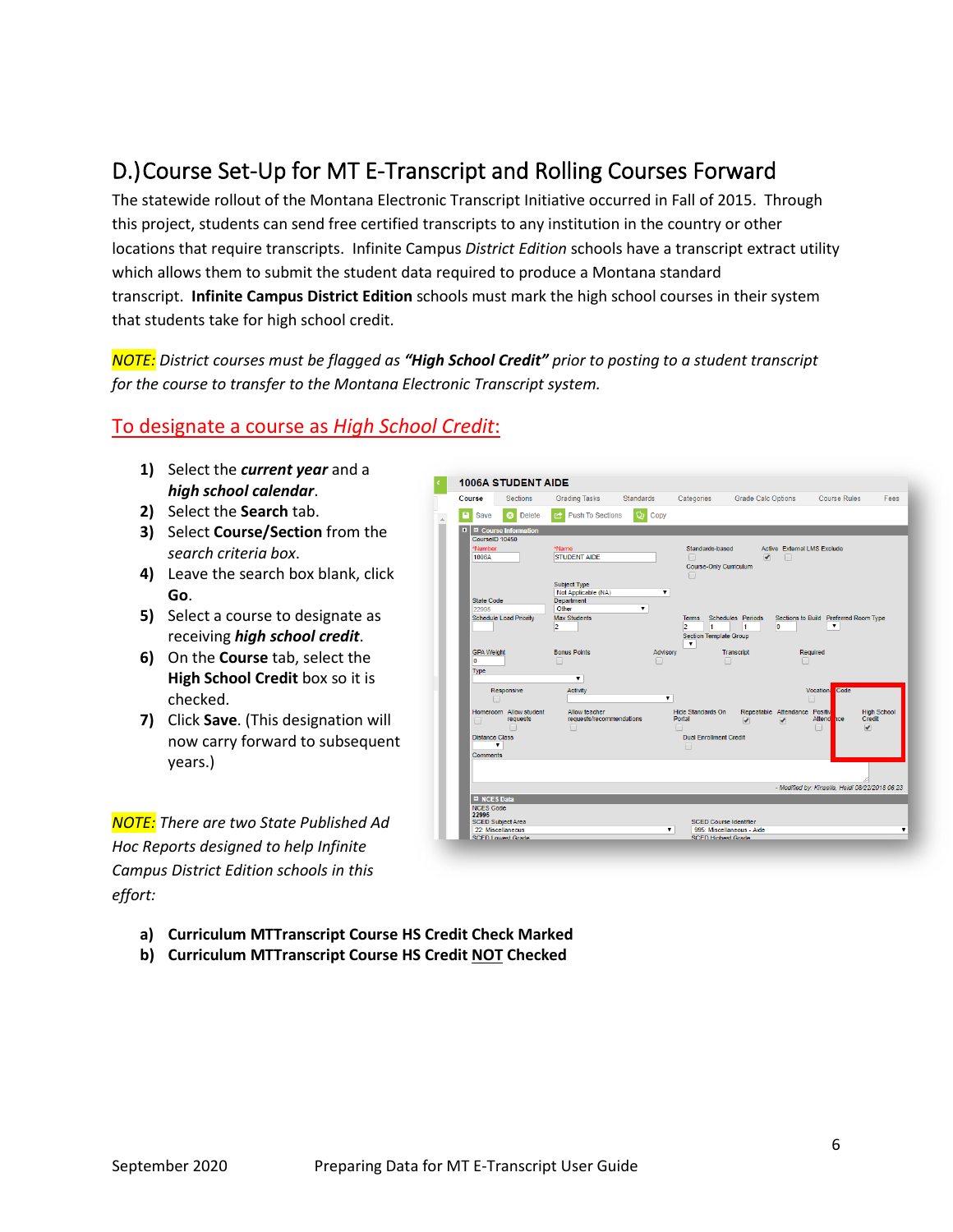### To Roll Courses Forward:

For districts who have not yet rolled calendars forward, the *High School Credit* designation will automatically roll forward from the previous year, *but only if the proper calendar roll forward options are selected.*

NOTE: *Districts who have already rolled their high school calendars forward will have to mark High School Credit on the course tab in both the previous and current school years.* Run this wizard off-peak hours.

**Calendar Wizard** 

- **1.** Go to **Index.**
- **2.** Select **System Administration.**
- **3.** Select **Calendar.**
- **4.** Select **Calendar Wizard.**
- **5.** Select **Create New Calendars by rolling forward selected data (last years data will be added to a newly created calendar).** Click **Next.**
- **6.** Select the **Year**.
- **7.** Enter a **Start and End Date**. Fields in red are required.
- **8.** Select the *Calendars* you wish to roll forward, click **Next**.
- **9.** Select the **Courses** value so that the box is checked. Only the **Courses** value must be selected for *High School Credit* to roll forward. The district does not have to select all options under **Courses**.
- **10.** Click **Run Wizard**.
- **11.** A progress report will appear and will indicate when the process is complete.